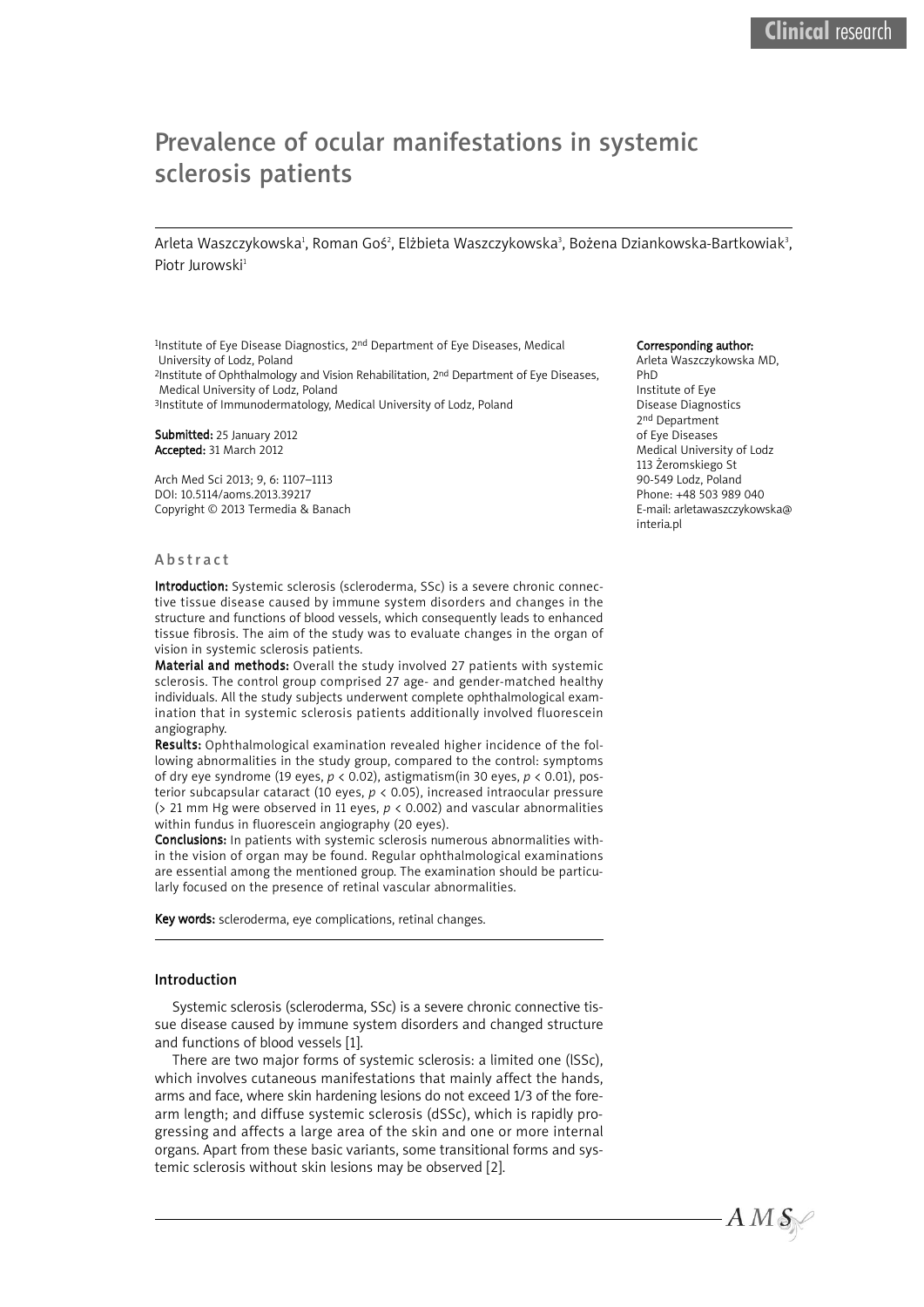In both clinical variants of systemic sclerosis (lSSc and dSSc) lesions in internal organs give similar symptoms [3]. Approximately 90% of patients with lower oesophageal stenosis suffer from problems with swallowing and reflux. Pulmonary fibrosis that occurs in over 40% of patients results in the development of circulatory and respiratory failure, while bronchial lesions may promote development of cancer [4, 5]. Myocardial fibrosis may result in conduction and rhythm disorders. Pericardial fibrosis commonly leads to the deterioration of cardiac performance. Lesions involving renal vessels and parenchyma that occur in approx. 40% of patients result in malignant hypertension and/or renal cirrhosis, and may result in serious general complications and death [2, 3, 6].

There are few reports available concerning ophthalmological complications in the course of systemic sclerosis. The aim of our paper was to evaluate changes in the organ of vision in systemic sclerosis patients [7–12].

# Material and methods

Overall the study involved 27 patients with systemic sclerosis (mean age:  $54.5 \pm 11.1$  years. Me = 52 years), including 17 patients with lSSc and 10 with dSSc. Disease duration was 3–22 years (mean 11.0  $\pm$ 7.5 years, Me = 8 years). The limited systemic sclerosis patients (16 women and 1 man, aged 38– 77 years) received vasodilating drugs (calcium channel blockers, or benzodiazepines or angiotensin receptor antagonists, including pentoxifylline sometimes) and vitamin E, and periodic procaine penicillin injections were used. The diffuse systemic sclerosis patients (8 women and 2 men, aged 35– 70 years) used immunosuppressive therapy (low doses of corticosteroids – prednisone 0.5 mg/kg bw/day) alone or in combination with cytostatic drug (cyclophosphamide 1.5 mg/kg bw/day).

Considering the similar character of organ complications in particular forms of systemic sclerosis, the group of scleroderma patients was treated as a whole, without division into two major forms.

The control group comprised 27 age- and gender-matched healthy individuals (mean age: 55.7  $±9.7$  years; Me = 55 years).

Ethical approval was obtained from the Ethics Committee of the Medical University of Lodz (number of the approval RNN/332/06/KB from 26.09.2006). All participants gave informed consent.

All the study subjects underwent complete ophthalmological examination involving visual acuity assessment with Snellen charts, examination of anterior and posterior eye segments with the slit lamp, Schirmer I test, assessment of intraocular pressure with Goldmann applanation tonometer and ultrasound assessment of vitreous body (Humphrey Instruments A/B-Scan System, with 10 MHz head, B mode). In the event any change of optic disc appearance was found, additionally the vision field was examined (Humphrey analyser).

The eyelid skin fibrosis was estimated similar to the whole body skin fibrosis as the skin fold recognition difficulty, swelling of the eyelids and difficulty in eversion of the eyelids. The examination in all subjects (in study and control group) was performed by one physician.

The criteria for the diagnosis of keratoconjunctivitis sicca were based on the results of the anterior eye segment examination (bulbar and tarsal conjunctival and perilimbal area hyperaemia assessment) and corneal fluorescein staining  $\geq$  3 degree on CCLRU scale (Cornea and Contact Lens Research Unit, School of Optometry and Vision Science, The University of New South Wales, Sydney, Australia) as well as the test results of lissamine green conjunctival staining  $\geq 4$  on the Bijsterveld scale. In addition the results of Schirmer I test  $( \leq 5 \text{ mm})$  were taken into consideration.

Moreover, retinal blood circulation was investigated in all the patients with fluorescein angiography. The investigation involved the use of fundus camera TRC 50 EX (Topcon) following pupil dilatation with 1% tropicamide solution (eye drops) and administration of 5 ml of 10% fluorescein solution into the basilic vein. The investigation was recorded for approx. 10 min.

# Statistical analysis

Statistical analysis of the study groups involved calculation of structure factors. The factors were not expressed as percentages, due to small groups, but as fractions. For quantitative variables arithmetic mean (*x* ), median (Me) and standard deviation (SD), as a measure of dispersion, were calculated. Minimum and maximum values also were provided.

In the analysis of vision defects, for the results of Schirmer test *I*, the χ<sup>2</sup> test of independence was used, and in the case of a small size of the analysed group Fisher's exact test was employed. To compare the age of the subjects, duration of the disease, and intraocular pressure values the Mann-Whitney test was applied. The adopted significance level was *p* ≤ 0.05.

# Results

No statistically significant differences in age or gender were found between the study groups (*p* > 0.05). Full visual acuity, corrected for distant vision (1.0), was found in 28 eyes of 21 patients (*f* = 0.7) with systemic sclerosis. Visual acuity in the range 0.9–0.5 was noted in 12 eyes (*f* = 0.22), and in the range  $\leq 0.5 - 0.1$  in 4 eyes ( $f = 0.07$ ). Analysis of visual acuity with optimal correction did not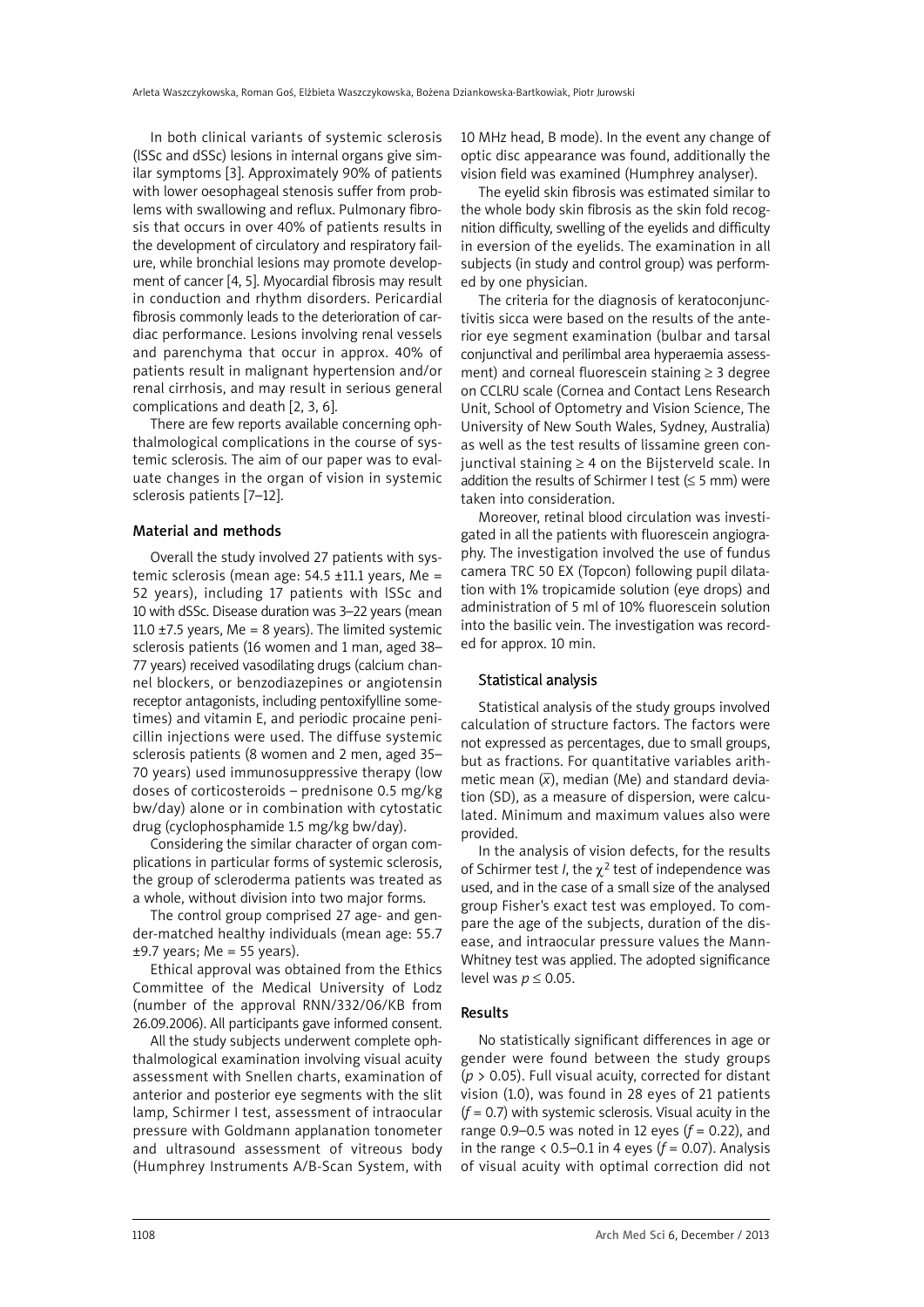Table I. Incidence of refractive errors in all the eyes in systemic sclerosis group and control group

| Refractive error    | Study group                 |                   | Control group               | Value of p |           |
|---------------------|-----------------------------|-------------------|-----------------------------|------------|-----------|
|                     | Number of eyes ( $n = 54$ ) | <b>Fraction f</b> | Number of eyes ( $n = 54$ ) | Fraction f |           |
| Myopia              |                             | 0.04              | 12                          | 0.22       | $< 0.01*$ |
| Hyperopia           | 6                           | 0.11              | 4                           | 0.07       | > 0.05    |
| Astigmatism (total) | 30                          | 0.55              | 17                          | 0.31       | $< 0.01*$ |
| Emmetropia          | 16                          | 0.3               | 21                          | 0.4        | > 0.05    |
| Altogether          | 54                          |                   | 54                          |            |           |

*\*Statistically significant*

Table II. Results of Schirmer I test in study and control groups

| Schirmer I test<br><b>Right and</b><br>left eye [mm] | Study group                  |            | Control group       |            | Together                     |            | Value of p |
|------------------------------------------------------|------------------------------|------------|---------------------|------------|------------------------------|------------|------------|
|                                                      | <b>Number</b><br>of eyes $n$ | Fraction f | Number<br>of eyes n | Fraction f | <b>Number</b><br>of eyes $n$ | Fraction f |            |
| $\leq 5$                                             | 5                            | 0.093      | $\Omega$            | 0.000      | 5                            | 0.046      | > 0.05     |
| $5 - 10$                                             | 14                           | 0.259      | $\Omega$            | 0.000      | 14                           | 0.130      | $< 0.001*$ |
| $>10-15$                                             | 19                           | 0.352      | 3                   | 0.056      | 22                           | 0.204      | $< 0.001*$ |
| >15                                                  | 16                           | 0.296      | 51                  | 0.944      | 67                           | 0.620      | $< 0.001*$ |
| Together                                             | 54                           | 1.000      | 54                  | 1.000      | 108                          | 1.000      |            |

*\*Statistically significant*

reveal statistically significant differences between the study and control group ( $p > 0.05$ ).

The most common refractive error in the study group was compound myopic astigmatism – 16/54 eyes  $(f = 0.3)$ , while myopia was the most common in the control group – 12/54 eyes (*f* = 0.22) (Table I).

The most common complaints reported by SSc patients referred to eye fatigue in 24 patients (*f* = 0.89), dry conjunctiva in 23 (*f* = 0.85), burning eyes in 21 ( $f$  = 0.78), stinging sensation in 17 ( $f$  = 0.63) and lacrimation in 5 ( $f = 0.18$ ).

Hardening and thickening of palpebral skin was noted in 25 (*f* = 0.93) SSc patients. Eyelid telangiectasias was noted in 19 (*f* = 0.7) patients, and chronic blepharitis in 16 (*f* = 0.6). Superficial conjunctival hyperaemia was noted in 20 (*f* = 0.74), and varicose dilatation of subconjunctival and episcleral blood vessels in 8  $(f = 0.29)$  and 6 (*f* = 0.22) SSc patients, respectively. Conjunctival fibrosis was found in 7 SSc patients  $(f = 0.26)$ .

Diameter and mobility of pupils, as well as eyeball mobility, were determined in all the study subjects. In one female SSc patient (in 1 eye) significant scleral thinning was found involving the perilimbal area inferiorly and superiorly.

Mean IOP values in the study group were 18.58  $±3.7$  mm Hg (Me = 19 mm Hg) and were significantly higher than in the control group (mean 15.89 ±2.2 mm Hg, Me = 17 mm Hg, *p* < 0.001). Intraocular pressure valve exceeding 21 mm Hg was observed in 8 patients (in 11 eyes), exclusively in the systemic sclerosis group ( $p < 0.002$ ).

In 19 eyes of SSc patients Schirmer I test results were low – below 10 mm, and in 5 eyes below 5 mm. In the control group all the results of the test were normal, and differences between groups were statistically significant ( $p < 0.02$ ) (Table II).

Keratoconjunctivitis sicca was found in 6 (*f* = 0.22) SSc patients. In one female SSc patient fatty deposits on corneal endothelium were observed. History confirmed recurrent uveitis in the course of systemic sclerosis.

Lens opacity was found in 14 (*f* = 0.52) patients (21 eyes), mostly in the form of posterior subcapsular cataract (in 10 eyes) (*f* = 0.18), nuclear cataract (in 8 eyes)  $(f = 0.15)$  and cortical cataract appearing as focal cystic opacities (in 3 eyes) (*f* = 0.05). Posterior subcapsular cataract was significantly more common in the study group as compared to the control group ( $p < 0.05$ ).

Clinical assessment of SSc patients revealed degenerative lesions in the vitreous body structure in 39 eyes (*f* = 0.73) (22 patients, *f* = 0.81). In 15 eyes  $(f = 0.18)$  the lesions appeared as veil-like condensations, while in 16 eyes  $(f = 0.29)$  they appeared as single opacities at the base of the vitreous body. Complete posterior vitreous detachment was found in 8 eyes  $(f = 0.15)$ .

Retinal lesions were found in 15  $(f = 0.55)$  systemic sclerosis patients. In 10 patients (*f* = 0.37) changes in optic disc appearance were found in the form of dilatation of the optic cup above 0.6 (13 eyes, *f* = 0.24), optic disc drusen (2 eyes, *f* = 0.04) and temporal pallor of the optic disc (1 eye, *f* = 0.02). Visual field test in these patients revealed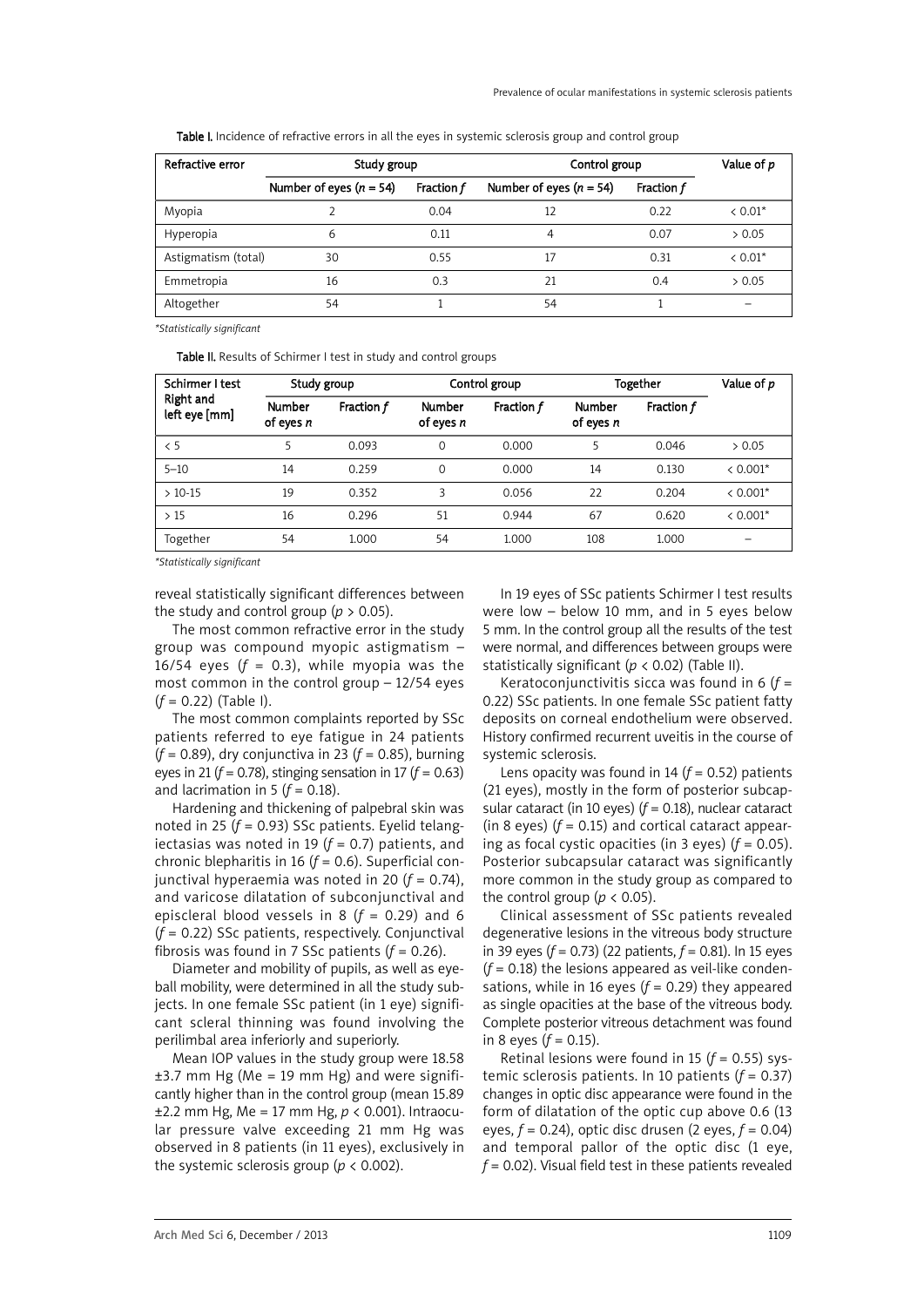arcuate scotoma, increase of blind spot and paracentral scotoma, respectively.

In 14 eyes  $(f = 0.26)$  the dry form of age-related macular degeneration (AMD) was found. Fluorescein angiography performed in these patients (8 patients, *f* = 0.28) revealed foci of hyperfluorescence, slightly increasing with time, without leakage effect, that were consistent with soft drusen and window defects of retinal pigment epithelium. In 1 eye (*f* = 0.02) epiretinal membrane was found. Hard exudates in the posterior pole were found in 8 eyes  $(f = 0.15)$ .

In 8 eyes in the patients of the study group (*f* = 0.15) foci of pigment epithelium were found peripherally on the optic disc. In 2 eyes  $(f = 0.04)$ peripheral foci of choroidal dystrophy were found, and in 6 eyes  $(f = 0.1)$  paving stone degeneration areas. "Salt and pepper" degenerative lesions were found in 4 eyes  $(f = 0.7)$ .

In 15 patients  $(f = 0.55)$  abnormalities of retinal vessels concerning their calibre and shape, in the form of stenoses and increased tortuosity, were found.

Fluorescein angiography revealed delayed filling of choroidal lobules in 20 eyes of SSc patients (*f* = 0.37). Among other retinal vascular abnormalities, occlusion of the peripheral arterial vessel was found in 1 eye  $(f = 0.02)$ , and presence of a sheathed venous vessel due to underlying inflammation also in 1 eye  $(f = 0.02)$ ; the latter finding was confirmed by fluorescein angiography. In 6 eyes  $(f = 0.1)$ thinning of choroidal capillaries and retinal pigment epithelium was noted.

In the study group, in 4 eyes  $(f = 0.07)$  ischemic areas surrounded by microaneurysms and intraretinal extravasation, dilatation of the vessel-free fovea region and diffuse macular oedema were observed. The lesions required laser photocoagulation. Peripherally on the fundus, areas lacking capillary perfusion and an enhanced capillary network were found (Figures 1–4).

## Discussion

Systemic sclerosis is a severe chronic connective tissue disease, which results in involvement of numerous internal organs. Changes in the organ of vision are consequences of systemic complications of scleroderma or adverse effects of immunosuppressive treatment applied. Ocular symptoms may occur at any stage of the disease and may involve numerous ocular structures. Their course may be clinically latent or very intensive.

The most common clinical manifestations of soft tissue fibrosis and inflammation in the patients examined included increased tonus and telangiectasias of eyelid skin noted in the majority of the patients, while lesions involving conjunctival fibrosis were much less common. Results of this study are consistent with reports of other authors. The most commonly reported lesions include periorbital oedema, ectropion and ciliary madarosis [7].

With swollen and hardened eyelids, microorganism colonisation and eyelid margin inflammation are more common. In more advanced cases even restriction of eyelid mobility may occur. In systemic sclerosis patients, occlusion of tear ducts and reduced tear production and outflow may occur due to enhanced fibrosis, resulting in the lack of removal of pathogens from the conjunctival sac. There are cases of marginal ulcer [7, 8] as well as endoph-



Figure 1. Results of fluorescein angiography of the right eye of a patient, aged 64, diagnosed with systemic sclerosis 8 years ago. In the arterial phase delayed filling of choroidal lobules with fluorescein in the central macular and along the upper temporal arcade may be noted, that persists up to the venous phase



Figure 2. Results of fluorescein angiography of the left eye of a patient, aged 61, diagnosed with systemic sclerosis 7 years ago. Areas lacking capillary perfusion (a) and enhanced capillary network (b) in the arterial-venous phase were found in the superior temporal quadrant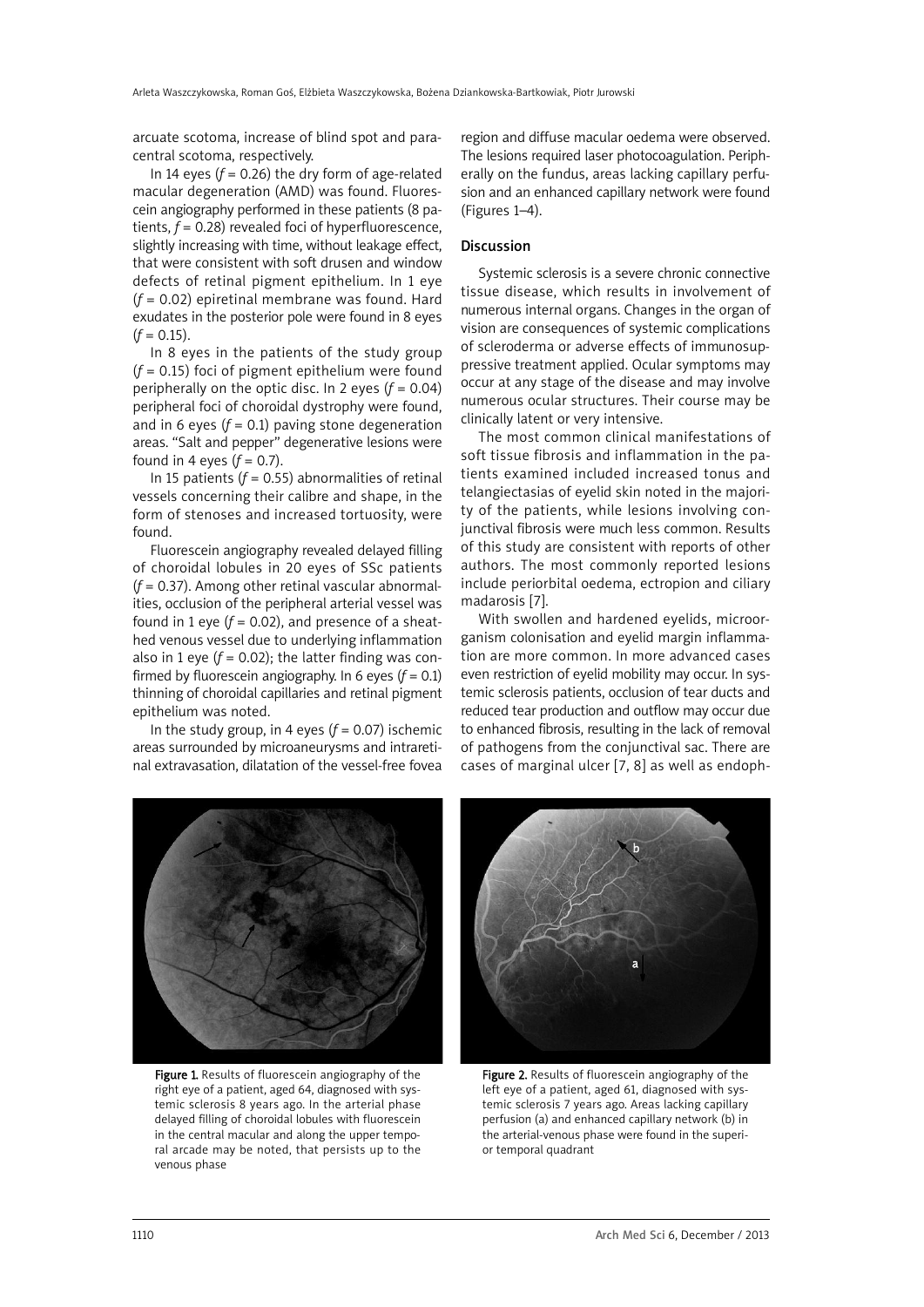

Figure 3. Results of fluorescein angiography of the left eye of a patient, aged 61, diagnosed with systemic sclerosis 7 years ago. In the recirculation phase a diffuse, poorly circumscribed and intensive hyperfluorescence of the whole posterior pole was observed, that was consistent with diffuse macular oedema (a). In the projection of extravasations hypofluorescence foci (b), and within temporal arcades post-laser therapy foci (c) may be noted

thalmitis caused by *Propionibacterium acnes* following cataract phacoemulsification in SSc patients reported in the literature [7]. Also eyeball retraction was observed in a SSc patient with concomitant Parry-Romberg syndrome that involves hemifacial atrophy due to an inflammatory process of muscles and soft tissues [9].

In the patients studied, symptoms and signs of dry eye syndrome, that appeared as keratoconjunctivitis sicca in as many as 22% of them, were observed significantly more commonly than in the control group. Dry eye syndrome is believed to be caused by fibrosis-related impairment of lacrimal gland secretion, namely water portion of the tear film or lipid layer disorder due to chronic blepharitis and Meibomian gland dysfunction, as well as increased evaporation of tears from the ocular surface in the case of restricted eyelid mobility and thus reduced blinking.

In our own studies involving SSc patients, astigmatism, which occurred in over half of the eyes and sometimes was determined as 5 dioptres, was observed significantly more commonly than in the control group. Also in the analysis of vision defects performed in other studies a high incidence of astigmatism was stressed [10, 11], which may be explained by corneal thickening. Significant increase of corneal thickness occurs in early stages of SSc, the most prominent changes being observed within the first 8 years of disease duration [12, 13]. Literature data indicate an association between systemic sclerosis, and keratoconus and pellucid marginal degeneration [10]. No case of keratoconus was observed in our patients.



Figure 4. Results of fluorescein angiography of the left eye of a patient, aged 60, diagnosed with systemic sclerosis 10 years ago. In the late venous phase inflammatory reaction within the bifurcation of the peripheral venous vessel with increasing dye leakage may be noted. Sheathed vessel with closed perfusion above the bifurcation (arrow)

In approx. 16–35% of scleroderma patients central and peripheral nervous system disorders occur [7]. Damage to the nervous system may involve cranial nerves, mostly in the form of trigeminal neuropathy. The median nerve is the most commonly affected peripheral nerve in SSc patients. Changes in the nervous system secondary to systemic sclerosis may result in weakness of the extraocular muscles, in particular the superior rectus one [7, 11, 14]. In the literature cases of bilateral retrobulbar neuritis [15], optic disc oedema [9, 10, 16] and optic nerve atrophy with concomitant hemiparesis [17] in SSc patient are described. Apparent temporal pallor of the optic disc observed in a SSc patient in our own studies led us to perform neurological examination of the patient. Head magnetic resonance imaging (MRI) revealed disseminated demyelinisation foci consistent with multiple sclerosis. Some papers indicate an association between the disease and systemic sclerosis [18].

There are reports on autonomic system disorders in SSc patients. Superiority of sympathetic system is one of the causes of Raynaud' sign, paroxysmal vasoconstriction, mostly within hands, as a reaction to stress and low temperature. According to literature data, in SSc patients frequently dilated pupils at rest were observed, and in challenge tests, following stimulation with substance P, more prominent narrowing than in healthy individuals was observed, irrespective of baseline pupil diameter [17] that indicates autonomic system disorders. No pupil-related changes or eyeball mobility changes were observed in the SSc patient group.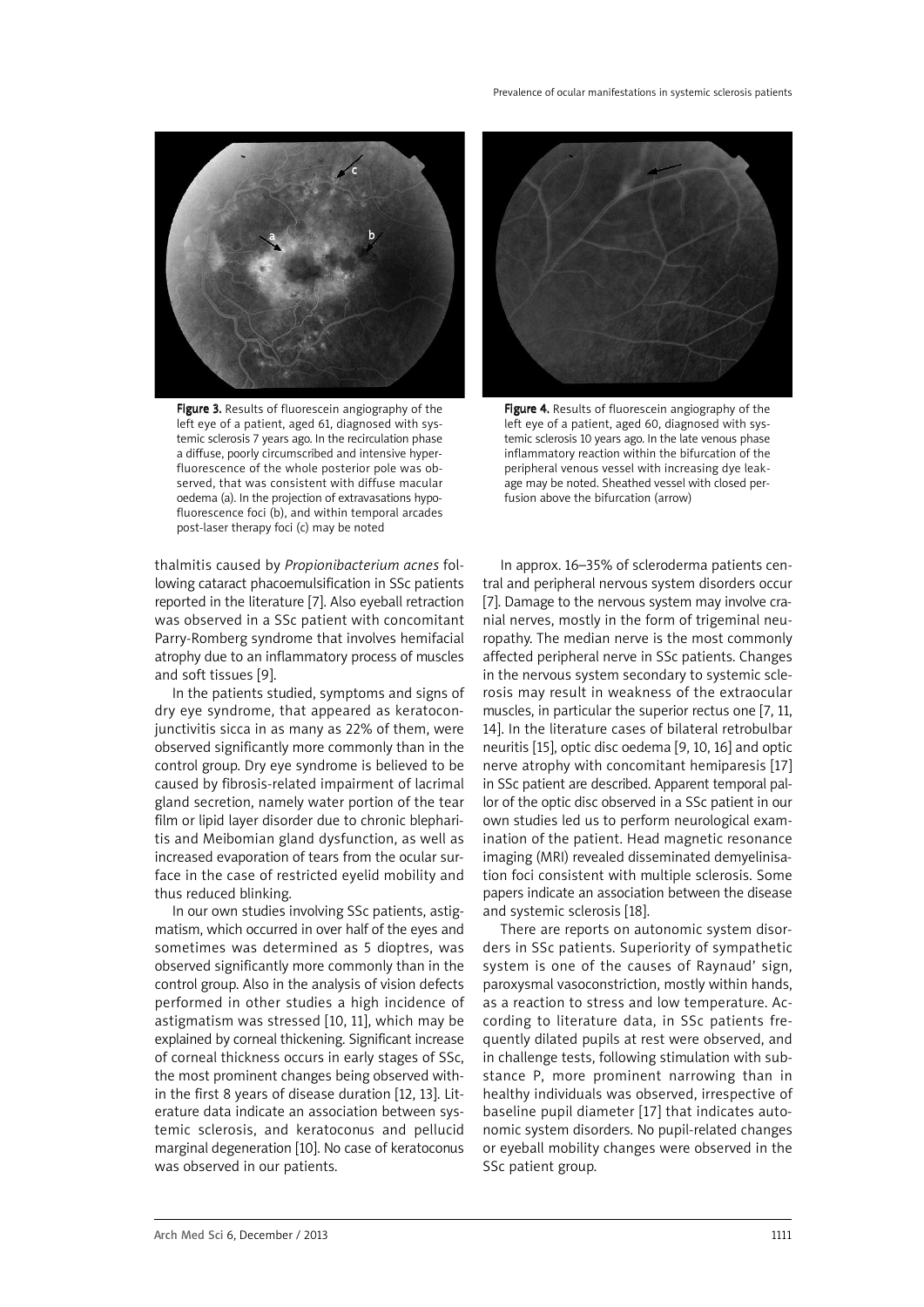In our own studies, thinning of a significant area of the sclera was found in a systemic sclerosis patient. Such a symptom was also noted by other authors [19]. Recurrent nodular episcleritis is highlighted among complications in SSc patients [19, 20].

Incidentally uveitis is noted in the course of various autoimmune diseases [9, 20, 21]. In our study, 1 patient had a history of past recurrent uveitis.

In our study cataracts at various stages were observed in over 50% of the patients, posterior subcapsular form being the most common. Higher incidence of this cataract form in SSc patients is believed to result from lens nutrition disorders secondary to narrowing of ciliary body vessels and/or complications of general steroid treatment applied in such cases [22, 23].

Significantly higher IOP in SSc patients as compared to the control group may result from fibrosis-restricted outflow of aqueous humour and/or chronic general corticosteroid use. According to other authors, normal tension glaucoma occurs more frequently in SSc patients than in the general population, promoted by vascular changes within the optic nerve [9, 11, 24].

In our group of SSc patients atrophic lesions of retinal pigment epithelium within the posterior pole occurred more frequently. Other authors' studies show that foci of pigment epithelium degeneration occur in 25–50% of SSc patients, while in other autoimmune diseases, such as systemic lupus erythematosus, Sjögren's syndrome or mixed conjunctive tissue disease, their incidence is 4.5%. Focal atrophy of retinal pigment epithelium is most likely caused by choroidal circulation disorders [25, 26]. Also serous detachment of retinal pigment epithelium may be noted in the course of systemic sclerosis [27].

Fluorescein angiography commonly revealed retinal circulation changes in the form of delayed choroidal filling in the posterior pole. Literature data indicate that choroidal circulation disorders occur in over 33% of SSc patients [28, 29].

In our studies, as well as in those of other authors, dilatation of venous vessels, intraretinal extravasation, hard exudates [10, 29] and macular oedema were found in the eye fundus of SSc patients. Carbohydrate metabolism imbalance was ruled out in these patients.

It should be noted that in the course of systemic sclerosis numerous complications within internal organs occur, including myocardial fibrosis, pulmonary fibrosis and secondary polycythaemia, which may promote development of thrombi in retinal veins [10, 16, 30]. On the other hand, fibrosis of blood vessel may result in the occlusion of retinal arterial vessels [31]. Only one case of retinal venous occlusion and sheathed vessel was observed among our SSc patients.

Interestingly, even with significantly advanced ischaemic retinopathy secondary to scleroderma, no case of retinal neovascularisation was found. It may result from angiogenesis impairment that is typical in the course of scleroderma. Moreover, a difference between skin and retinal vascular lesions in stressed. In *in vitro* experiments, apoptosis of endothelial cells of skin and cartilage vessels was found in histological specimens taken from combs of chickens with genetically induced systemic sclerosis, while no such lesions were found in retinal microcirculation [32]. According to the authors, the fact confirms the different course of immune reaction in the retinal capillary bed. To date, only two cases of proliferative retinopathy in SSc patients with concomitant autoimmune diseases, including dermatomyositis and polymyositis, have been described in the literature [33].

Ocular symptoms are relatively common complications of systemic sclerosis, and may result in serious, irreversible changes in the organ of vision. When comparing our results of ophthalmological examination of SSc patients with other authors' results, a decreasing number of ocular SSc complications may be noted relative to data from the 1970s and 1980s. This is related to significant progress in the diagnostics and treatment of systemic sclerosis. Currently reports on vision loss due to systemic sclerosis come mostly from poorly developed countries.

Considering the wide spectrum of ocular symptoms of systemic sclerosis and the possibility of complications of immunosuppressive treatment applied, the role of regular ophthalmological checkup should be stressed; the examination should be particularly focused on the presence of retinal vascular abnormalities [7–10].

#### Acknowledgments

Study conducted with own research of the Medical Univesity of Lodz, grant no. 502-15-636.

### **References**

- 1. Dziankowska-Bartkowiak B, Gerlicz-Kowalczuk Z, Waszczykowska E. Angiogenin and SDF-1alpha serum concentration in patients with systemic sclerosis in relation to clinical status. Arch Med Sci 2011; 1: 92-6.
- 2. Nadashkevich O, Davis P, Fritzler MJ. A proposal of criteria for the classification of systemic sclerosis. Med Sci Monit 2004; 10: 615-21.
- 3. Clements PJ, Roth MD, Elashoff R, et al.; Scleroderma Lung Study Group. Scleroderma lung study (SLS): differences in the presentation and course of patients with limited versus diffuse systemic sclerosis. Ann Rheum Dis 2007; 66: 1641-7.
- 4. Plastiras SC, Karadimitrakis SP, Kampolis C, Moutsopoulos HM, Tzelepis GE. Determinants of pulmonary arterial hypertension in scleroderma. Semin Arthritis Rheum 2007; 36: 393-6.
- 5. Chmiel K, Krela-Kaźmierczak I, Łykowska-Szuber L, et al. Association between dermatological diseases and